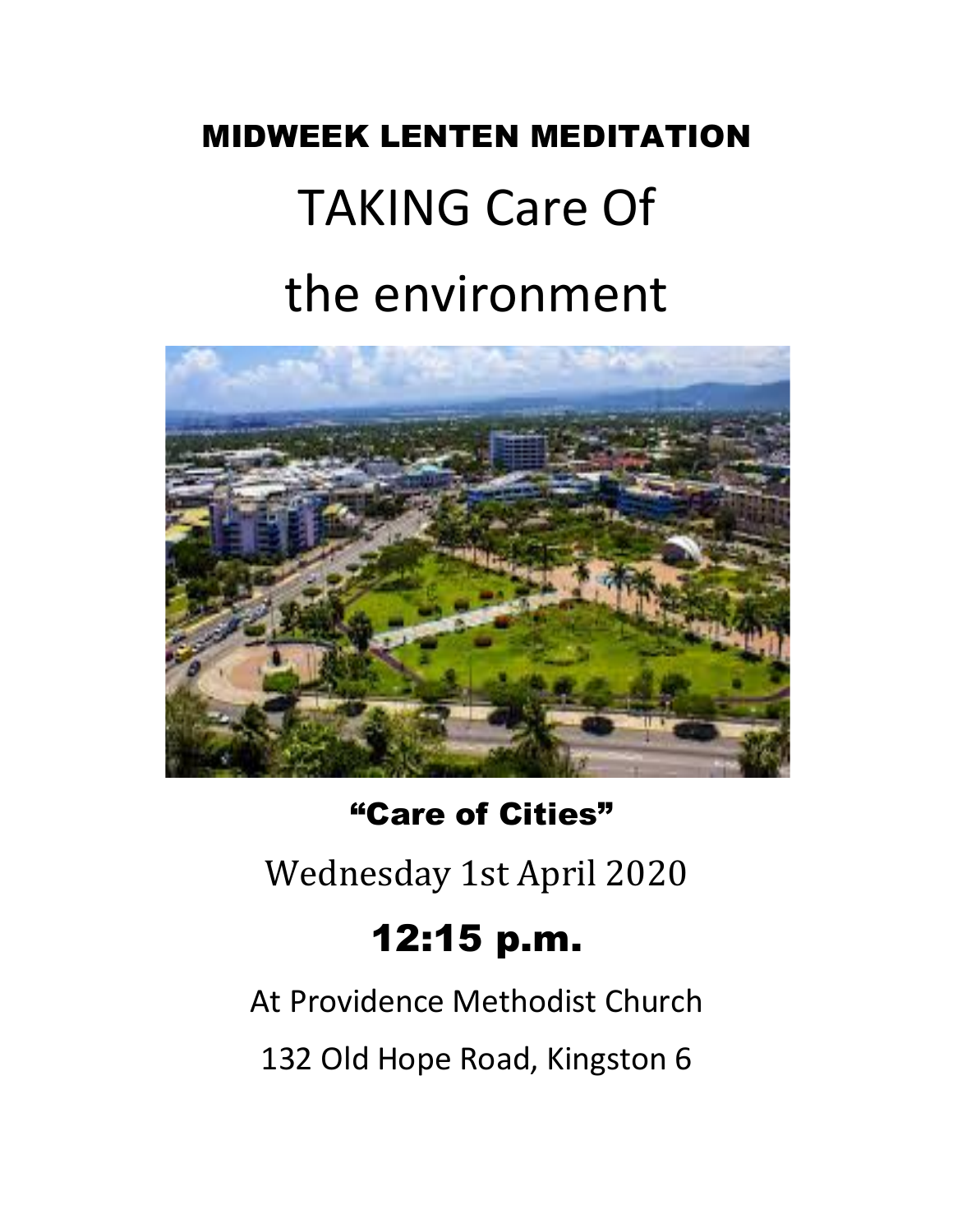### Welcome/ Greeting

#### **Hymn 10 VIP**

1 LET all the world in every corner sing: My God and King! The heavens are not too high, His praise may thither fly; The earth is not too low, His praises there may grow. Let all the world in every corner sing: My God and King!

2 Let all the world in every corner sing: My God and King! The church with psalms must shout, No door can keep them out; But above all, the heart, Must bear the longest part Let all the world in every corner sing: My God and King! *George Herbert (* 1593-1633)

#### Prayer

#### Scripture Reading – Revelation 21: 9 - 14

MEDITATION- John's vision of the holy city is of a very impressive place. We today have the challenge of caring for our cities and of taking pride in the facilities that are used by all on a regular basis. The digging up of roads and leaving them in deplorable conditions, or the stealing of light bulbs from utility poles – these and other unfortunate situations must cease as together we respect the facilities that are there for the common good.

#### Prayer

#### **Hymn- The King is coming**

1 The marketplace is empty No more traffic in the streets All the builders' tools are silent No more time to harvest wheat Busy housewives cease their labors In the courtroom no debate